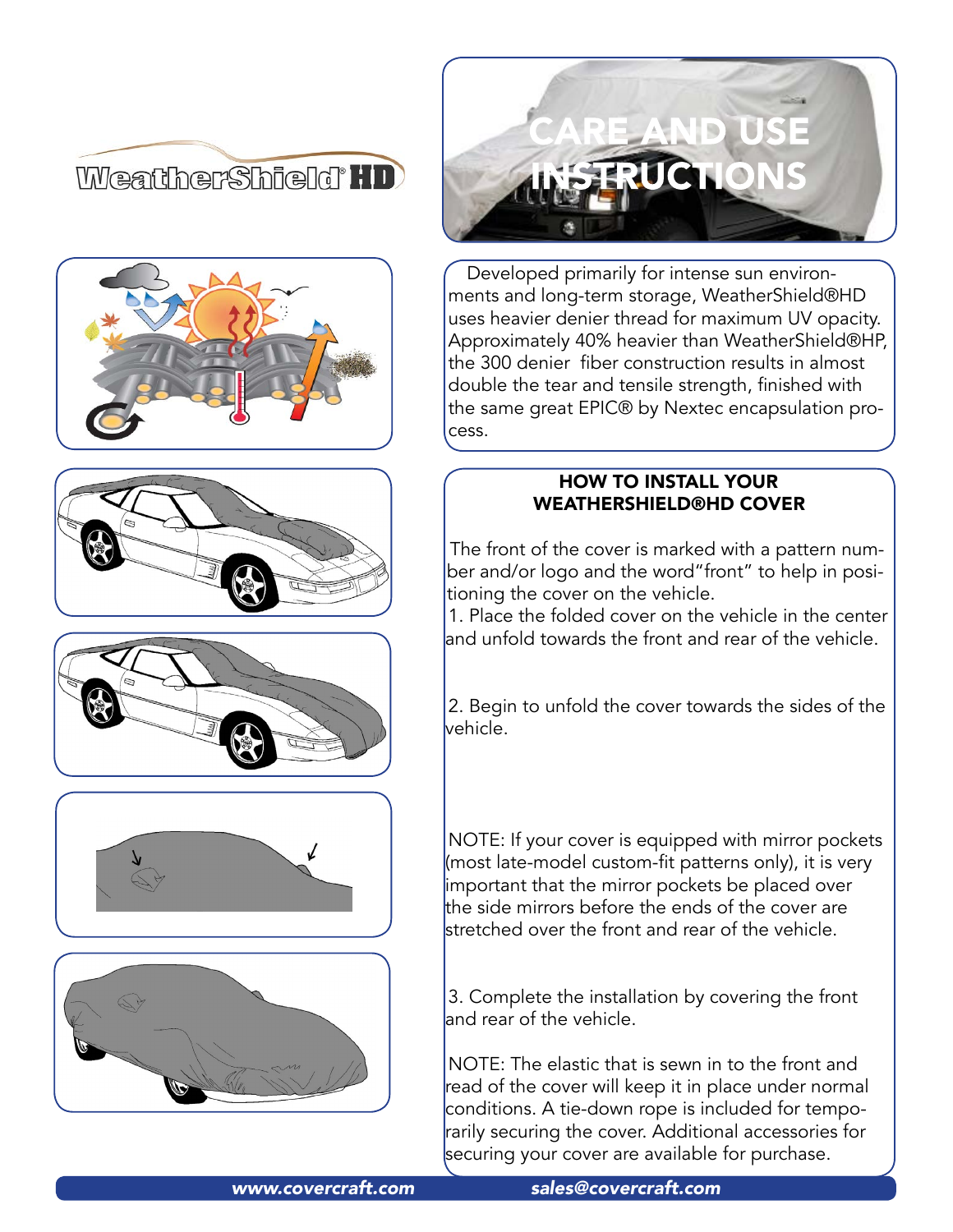# HOW TO REMOVE YOUR WEATHERSHIELD®HD COVER

The following procedure will make it easier to remove and install the cover whenever it is used. 1. Release both ends of the cover from under the bumpers.

2. Fold up both sides onto the top of the vehicle into a long pile approximately 2 feet(60 cm) wide.

3. Start at the front of the vehicle and fold the cover in three foot (1 meter) folds from the front to the back.

NOTE: Using these Installation and Removal procedures each time, you will find that it should only take







# HOW TO INSTALL AN ANTENNA GROMMET ON YOUR WEATHERSHIELD®HD COVER

If your vehicle has an outside radio antenna which will not retract flush with the vehicle body, you will have to provide an opening in the cover. We have included a non-corrosive plastic grommet set for the antenna opening.

1. The most accurate way to make an antenna opening is to remove the antenna and install the cover on the vehicle, making sure it is properly aligned and positioned. Using a sharp pencil, punch a hole through the fabric at the antenna location. Be careful to avoid hitting the vehicle finish with the pencil. If the antenna is not easily removed, see procedure #2.

2. Place the cover on the vehicle except for the fender or body panel where the antenna is located. For example, if the antenna is located on the front passenger side fender, roll or fold the cover away from the antenna and cover all the remaining area of the vehicle. (Do not attempt to place the cover over the top of the antenna.) Center the cover, align both seams with the roof edges and be sure the cover is pulled down evenly over the front and rear bumpers. Carefully unfold the portion of the cover that is next to the antenna and position it next to the base of the antenna. Recheck the overall positioning of the cover to make sure it has not moved on the vehicle. Make sure the cover lies flat over the hood and roof areas of the vehicle. Mark the cover with the location of the antenna base and make a hole with a sharp pencil.

3. Use sharp scissors to make the hole opening 3/4 inch in diameter and install the grommet as shown in the photo. The outside grommet ring fit is very tight.

4. Place the cover on a clean, hard surface. Position the inside grommet through the opening you made and then secure the outside grommet snap-ring in place using a rubber mallet.

**IMPORTANT:** When installing the cover, place the grommet over the antenna before placing the mirror pockets over the mirrors.

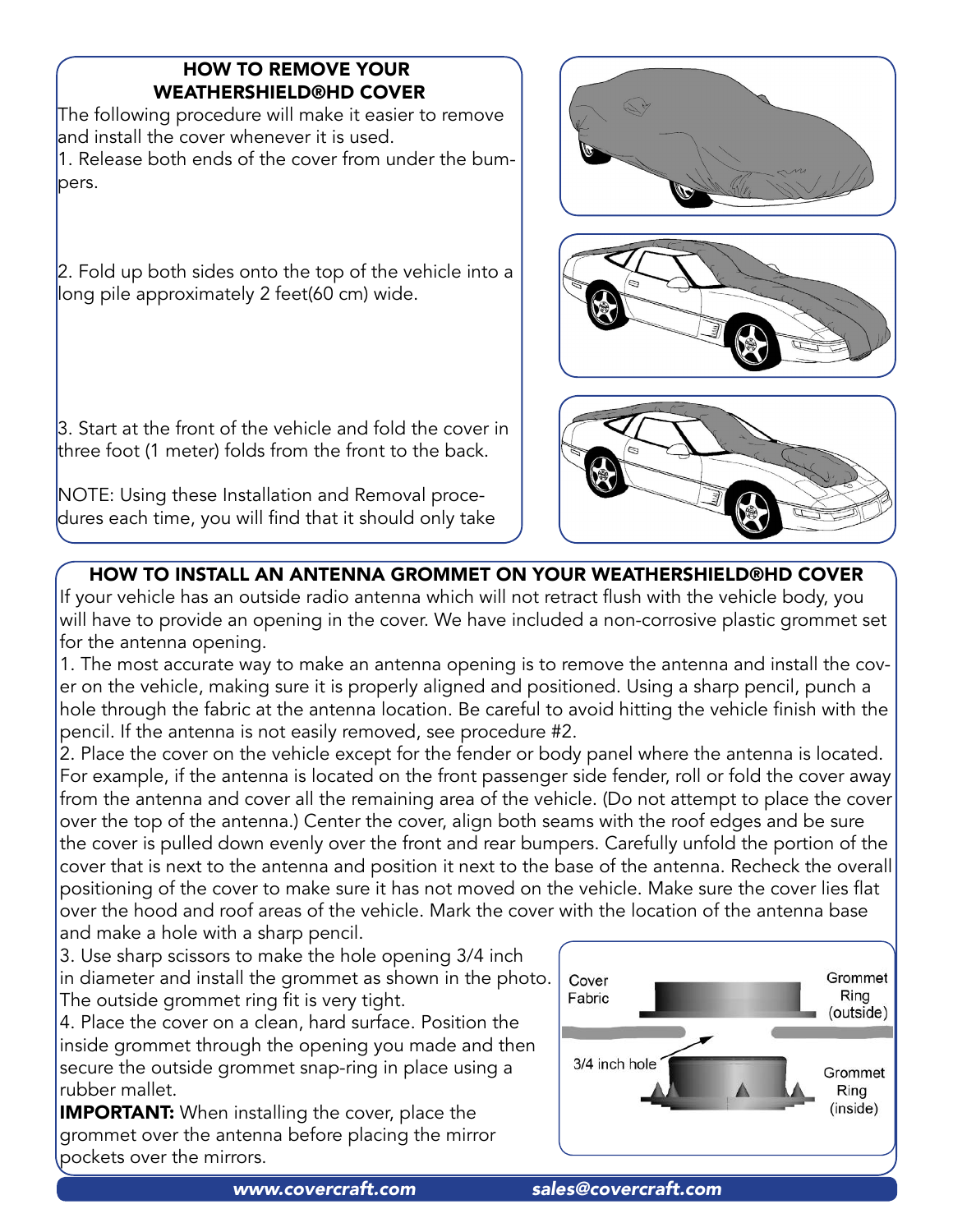### HOW TO CLEAN YOUR WEATHERSHIELD®HD COVER WITH A WASHING MACHINE

1. Place the cover in a large, commercial washing machine without an agitator.

2. Use COLD water.

3. Use powdered laundry detergent that has NO softeners or bleach. The quantity of detergent is dependent on the type of detergent, type of washer and the size of the load. You should review the machine's manual for recommended detergent quantities.

4. Use the GENTLE cycle, if available.

5. Rinse the cover at least twice (2x) more after the normal cycle to remove all of the detergent.

6. Dry in dryer on hot temperatures. NO softener, dryer sheets or other additives shoud be used in the dryer.

IMPORTANT: To avoid damaging the fabric, it is important that the washer and dryer be designed to handle this much fabric.

#### \*\*Remember to rinse at least twice!

\*\*Remember to dry in a dryer - the heat helps rejuvenate the patented polymer finish on the fabric.

Car cover fabric performance can be severely affected by contaminants (dirt, dust, grease, etc.) that build up on and within the material. It can cause the windshield and paint to become dirty and "fogged" as well as create "wicking"; a process where the contaminants actually pull water through the fabric. This may nullify any water resistant properties the fabric may have had. Cleaning your cover will help to keep your vehicle clean and increase the service life of the cover.

# LIMITED FIVE (5) YEAR WARRANTY

WEATHERSHIELD®HD fabric covers are warranted for five (5) years from the date of purchase, to the original purchaser. Be sure to save your original purchase receipt. Warranty coverage protects against defects in material and workmanship, as well as the fabric becoming unserviceable during normal use. After factory inspection, we will repair or replace the cover or specific panels judged to be unusable. This Limited Warranty does not cover fading, which occurs naturally on all products used outdoors.

> To process a warranty claim, contact: CAR COVER DIVISION 100 Enterprise Blvd. Pauls Valley, OK 73075 405-238-9651 M-F 8am to 4pm CST [sales@covercraft.com](mailto:sales@covercraft.com)

Be sure to review the CAUTIONS AND WARNINGS section of this manual for important information regarding the proper use of your cover.